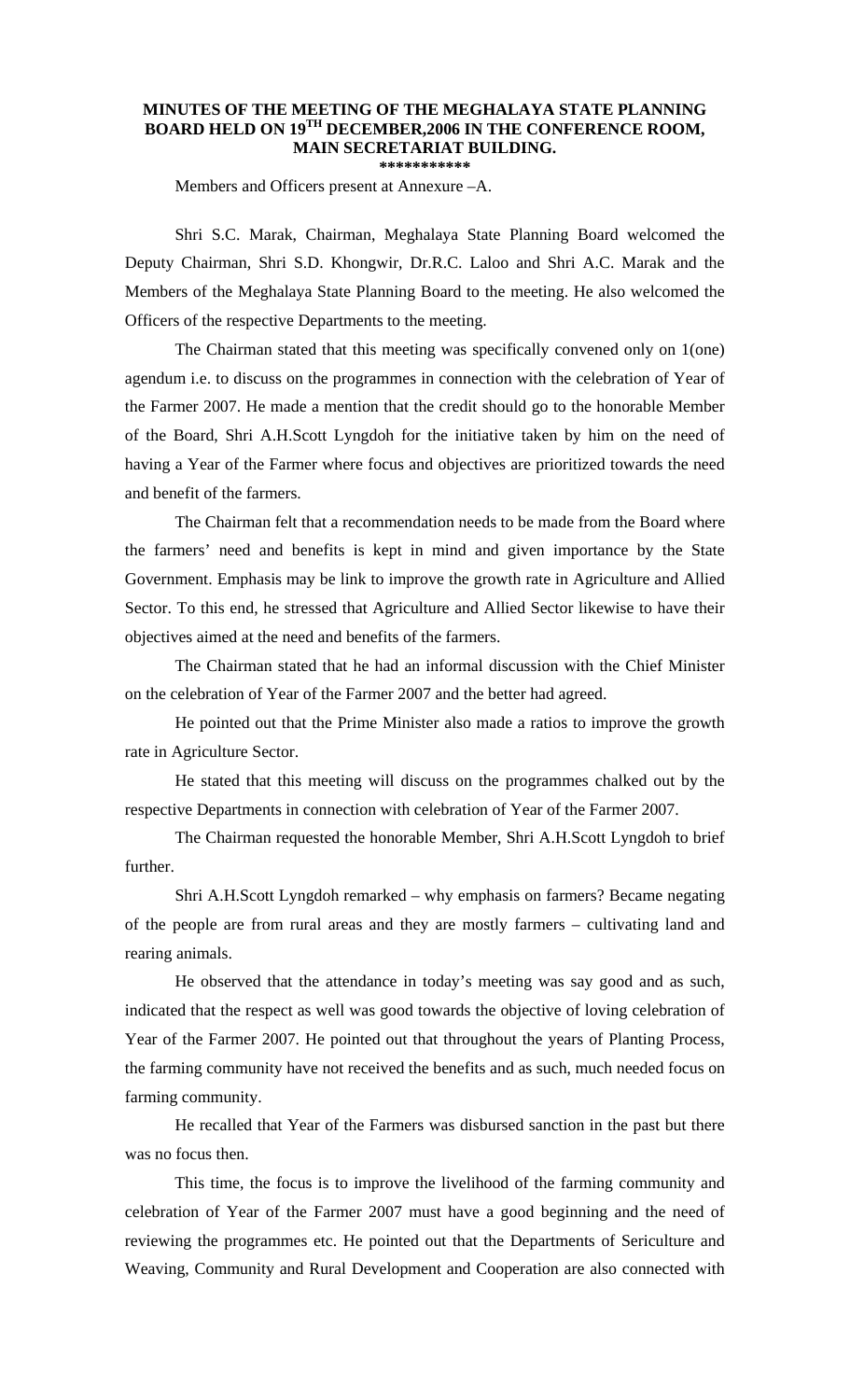the farmers and need to be initiated and involved with celebration of Year of the Farmer 2007.

 He stated that as per the informations received, Agriculture Department has progrmmes viz., Workshop, Seminar etc. to discuss on what the farmers need etc. He was of the opinion that the Department concerned knows best as to how to celebrate Year of the Farmer.

On Minor Irrigation, he remarked  $-$  is there a need to fix Irrigation target when their achievement so far is only 11%.

 He suggested that celebration of Year of the Farmer 2007 should have an inauguration during and perhaps most appropriate on Meghalaya Day itself i.e. 21.1.2007.

He also suggested that a State Co-ordination Committee needs to be constituted.

 Next, the Chairman asked the Chief Secretary to speak. The Chief Secretary supported the idea of having an inauguration day. He pointed out that  $21<sup>st</sup>$  January, 2007 falls on Sunday and suggested that the same may be held on  $20<sup>th</sup>$  January, 2007. He agreed with to increase growth rate in Agriculture Sector. But if that growth rate say 4% is decided upon. Measures need to be taken up accordingly say, 1 double cropping is to improve Irrigation facilities.

2. Feedback as to that the farmers need.

 He stated that priorities are decided only in New Delhi or Shillong but what the farmer needs is often not taken into consideration. In this context, feedbacks is essentital to be able to know what the farmers need.

 He pointed out the case of Pine Apple cultivation and the economics of Pine Apple production Planting and harvesting is labour intensive. He suggested the need to think in terms of rain – feed agriculture because creation of Irrigation facilities is not easy. He pointed out on availability of ground water and surface water which is not sufficient. He suggested of appropriate technology on rain water management with focus on water deficit areas. He pointed out that natural conservation by vegetation is dying out because of felling of trees etc.

 The Board agreed to celebrate Year of the Farmer 2007 and its inauguration on 20.1.2007 in Shillong and Tura. The clearing of the same on Meghalaya Day in 2008.

 Shri S.D.Khongwir, Deputy Chairman felt that the terminology "Celebration" appears not to be appropriate in this point of time.

The Board agreed and Year of the Farmer 2007 only remains.

 The Board felt that a High Level Committee needs to be constituted with the Chief Minister as its Chairman, the Ministers of concerned Departments as Members, the Principal Secretaries/Commissioner & Secretaries as Members and the Agricultural Production Commissioner as its Member-Secretary. The Chairman, Meghalaya State Planning Board to be included in the above Committee.